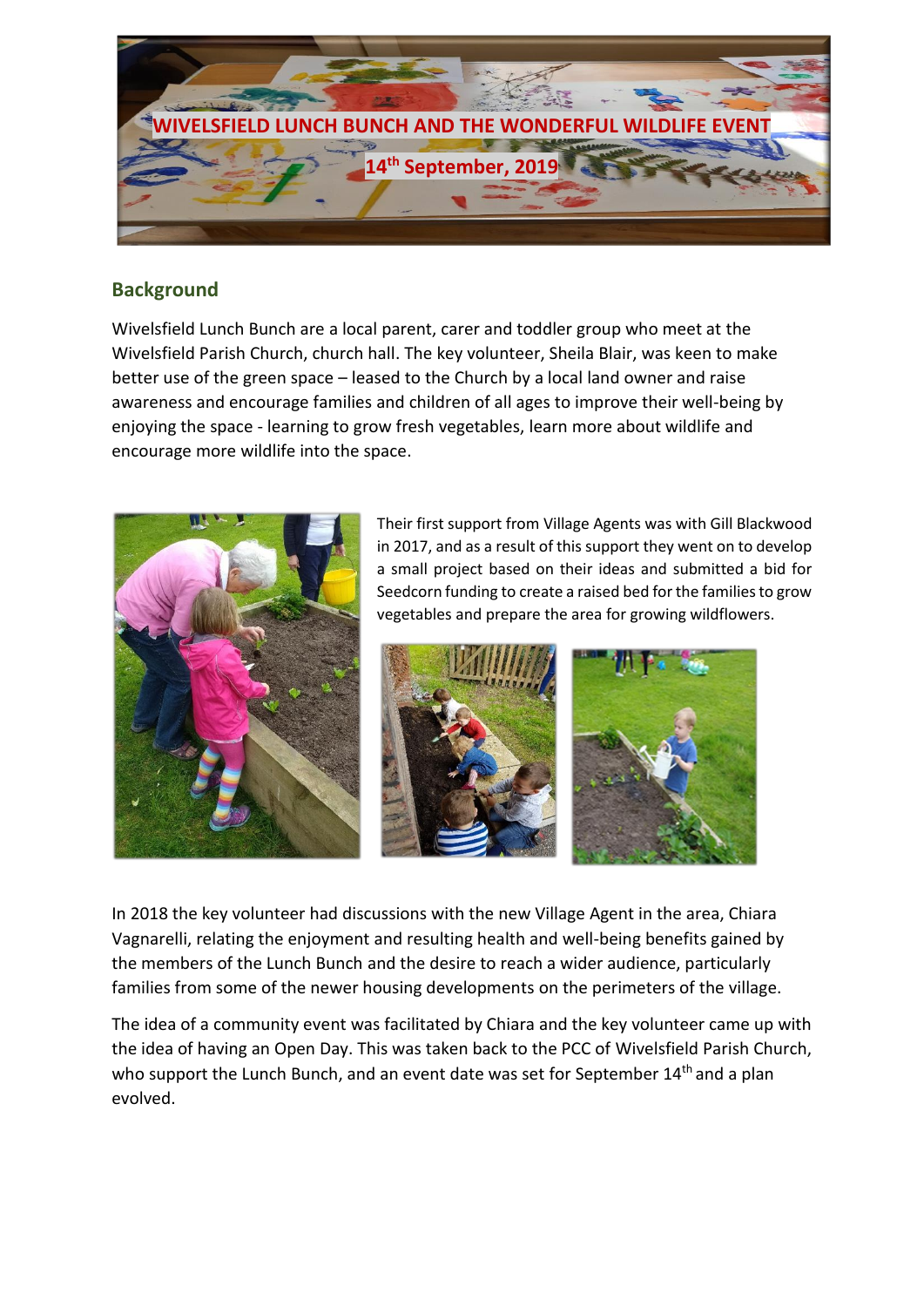# **Getting Started**

**The aim of the event was to encourage existing and new families** *'to access and enjoy the countryside around them as well as introduce them to local clubs and organisations where they can make new friendship bonds'.*

*Sheila Blair, lead volunteer*

With regards funding the event, the group were already planning to use some of their donations and informal membership money and ask for volunteer help from the wider community in running different activities, but the money did not meet the full cost of running the event, so they were made aware of the further Seedcorn funding pot and put in a bid, which was successful.

The event was advertised in the Parish Magazine, flyers were posted through letterboxes in all the new housing and information and the flyer was posed on local FB pages.

#### **On the Day**

The day was a great success and the sunny dry weather certainly helped, as did the barbecue lunch on offer. All the children & a lot of the adults tried most of the wide range of activities on offer. These included bug hunting, watching honey bees in a glass fronted bee hive & honey tasting, decorating plant pots & planting bulbs in them, making bug hotels, birdseed feeders, wind chimes, egg box caterpillars, pinecone butterflies, clay hedgehogs and painting and working on a wildlife collage.





These activities were run by local volunteers with the support of Chiara and Suzi, AirS Village Agents. There were 19 volunteers running activities and helping with stalls and refreshments. A lot of relevant wildlife information was on offer and delivered through the activities and information stalls provided by RSPB volunteers, Mid-Sussex Beekeepers & Monday Club bird boxes & hedgehog hotels.